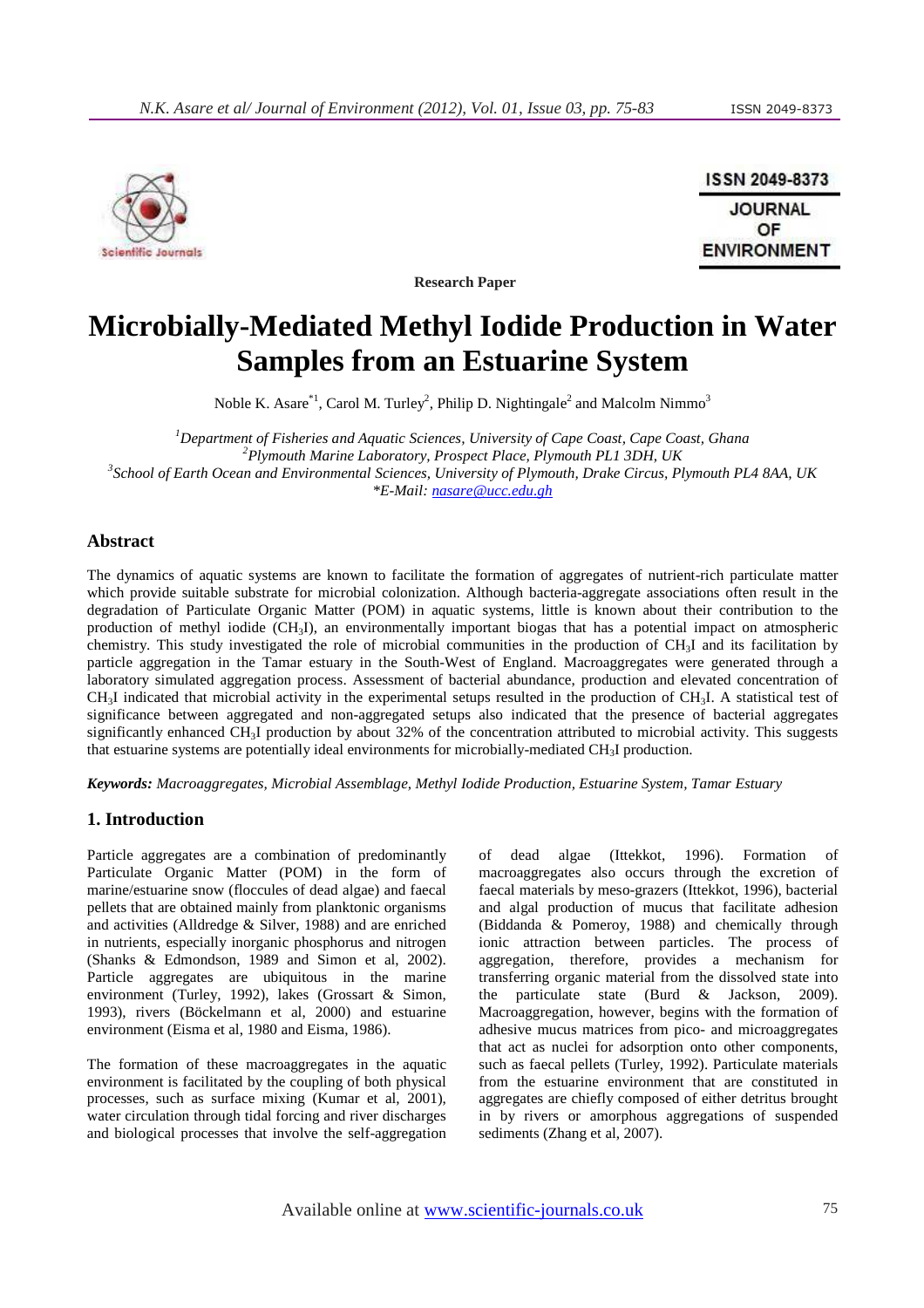Dense microbial assemblages of which bacteria form a major part have been found to inhabit nutrient-rich macroaggregates (Artolozaga et al, 2002). In the aquatic environment, bacterial communities become associated with aggregates during formation of the latter. Aggregates provide suitable microenvironment for microbially mediated transformation of POM (Tranvik & Seiburth, 1989) into Dissolved Organic Matter (DOM) with the aid of extracellular enzymes (Cho & Azam, 1988) whilst biogases are formed as by-products. This is a form of remineralization through decomposition (Caron et al, 1982) in the aquatic environment, thus making the microbial community in aquatic environments an important group in the cycling of nutrients (Delong & Karl, 2005).

Following attachment to aggregates, bacteria remain active and can increase their population density (Kaltenböck & Herndl, 1992) and begin the enzymatic breakdown of POM (Delille & Razouls, 1994). During the process of degradation, most of the aggregates could be consumed by the associated bacterial assemblage within 2-3 days (Pomeroy et al, 1984). Therefore, in the estuarine environment, the association of microbial assemblages and aggregates is important in the conversion of POM into DOM through extracellular enzyme activity (Smith et al, 1992).

Although there are extensive discussions in the literature concerning the role of microbial assemblages in the conversion of POM into DOM in the aquatic environment (e.g. Karner & Herndl, 1992 and Smith et al, 1992), very few reports are found which directly link microbiallymediated degradation of aggregates to the production of ecologically important biogases such as methyl halides  $(CH<sub>3</sub>X)$ , especially in estuarine systems. For example, there have been reports of significant  $CH<sub>3</sub>I$  production by a photosynthetic bacterium from the marine environment in a laboratory culture (Smythe-Wright et al, 2006 and Brownell et al, 2010).

 $CH<sub>3</sub>I$  (the halocarbon to be investigated in this study) is considered one of the main iodine carriers from the aquatic environment to the atmosphere (Heumann et al, 1987 and Moore & Tokarczyk, 1993). The production and consumption of CH3I in the environment, therefore, serve an important and integral part of the iodine cycle. CH3I has also been reported to have the potential to affect the lower stratospheric ozone (Solomon et al, 1994). CH<sub>3</sub>I has a global annual ocean to atmosphere flux rate of between 0.9-2.5 x 10<sup>9</sup> mol y<sup>-1</sup> (i.e.128-355 Gg y<sup>-1</sup>) (Moore & Groszko, 1999). This makes it one of the major and most dominant of all iodide compounds responsible for the delivery of iodine into the atmosphere from aquatic environments (Heumann et al, 1987 and Moore &

Tokarczyk, 1993) as well as the main source to land (Nightingale, 2003).

The present study, therefore. Investigates: 1) the role of microbial community in the production of CH3I (an environmentally important methyl halide) in estuarine environment through their association with macroaggregates and 2) how the process of aggregation influences the rate of microbially-mediated CH3I production in the estuarine environment.

# **2. Materials and Methods**

#### *2.1. Description of the Study Site*

The Tamar estuary is located in South-West England (50° 26' 35.30"N, -4° 12' 25.42"W) (Figure 1). It is known to exhibit a strong Turbidity Maximum Zone (TMZ) (Grabemann et al, 1997) in its upper reaches during summer (Uncles & Stephens, 1993) and in the middle reaches during winter due to increased river discharge (Tattersall et al, 2003). This estuary also experiences highly dynamic changes physically, chemically and biologically during the transition from the freshwater to the marine environment (Uncles & Lewis, 2001). The Tamar estuary, therefore, represents a suitable estuarine system for the study of environmentally important processes.



**Figure 1. Map of the Tamar Estuary Showing the Sampling Site** 

## *2.2. Water Sampling and Treatment*

Surface water samples were taken from the TMZ of the Tamar estuary for two laboratory-simulated experiments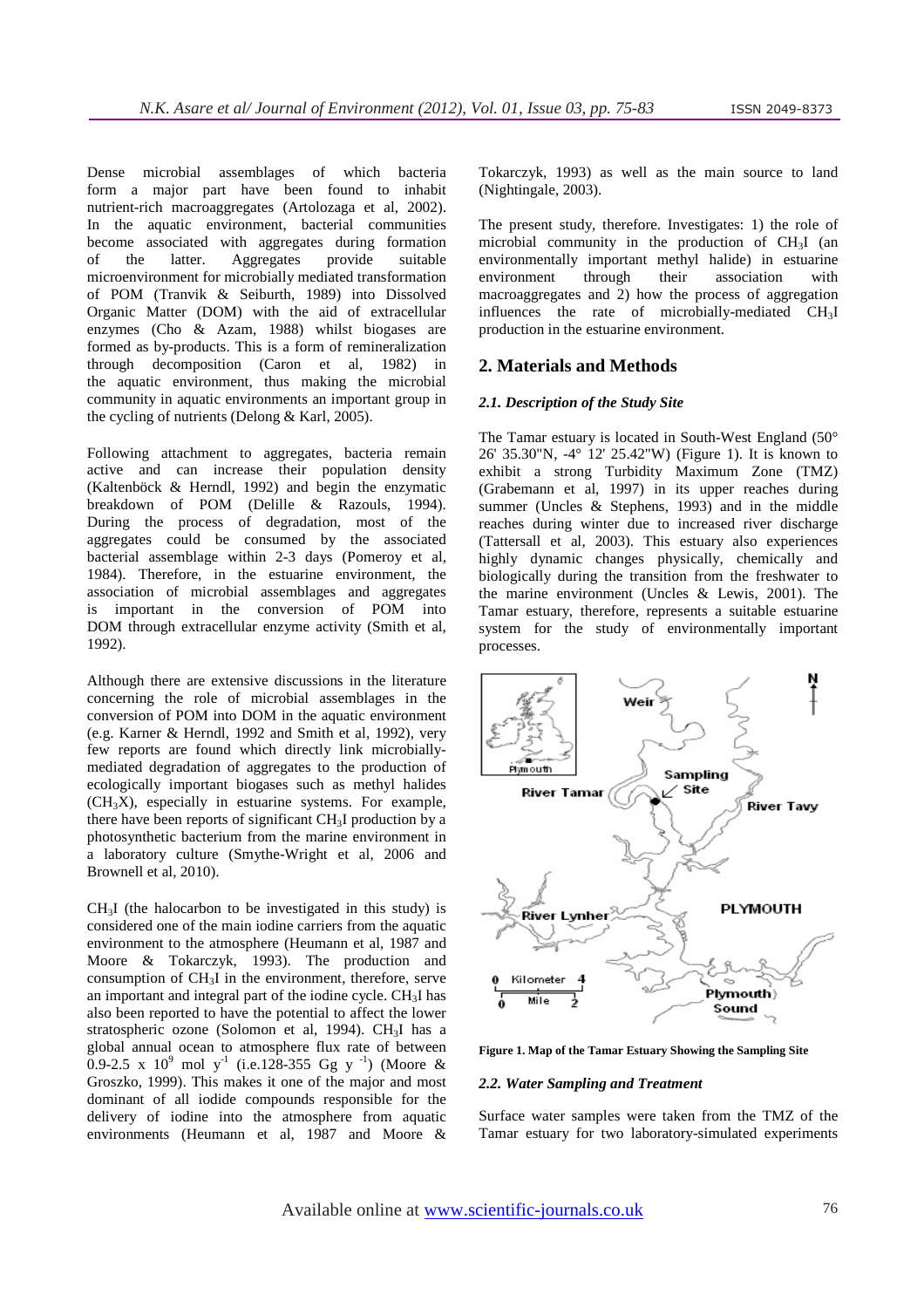using a stainless steel bucket. The samples were stored in a 10-litre glass reagent bottle (Pyrex) with a glass stopper (avoiding any headspace) at the prevailing water temperature during time of sampling and transported to the laboratory.

#### *2.3. Experimental Design for the Laboratory Simulated Aggregation*

Two experiments were conducted in the laboratory to facilitate the formation of macroaggregates. The approach taken in both experiments was adapted from Shanks & Edmondson (1989).

#### *2.3.1. Experiment 1*

The experiment was carried out in a culture cabinet under controlled physical conditions (i.e. at the prevailing *in situ* temperature of 17  $^{\circ}$ C and no illumination over a 14 days period) to assess the role of aggregation in microbiallymediated CH3I production. Four sets of samples labelled A, B, C and D were used for the experiment (A and B for simulated aggregation, C and D as controls - for nonaggregation). Each set contained 8 subsets of samples (with 3 replicates for every subset) analysed on 8 different days within the 14 days period (See Table 1 for details).

replicates on low profile electric rollers (Stovall) set at a speed of 30 revolutions per minute (rpm). Replicates for sample sets C and D were placed on a bench to prevent the formation of macroaggregates. Water samples of replicates from all subsets were used to analyse for CH<sub>3</sub>I concentration, bacterial production and enumeration over the 14 days period.

#### *2.3.2. Experiment 2*

The second experiment was carried out over 8 days using similar procedure as in Experiment 1. This experiment was carried out to ascertain the possible effect of light on the rate of CH3I production in an estuarine system. However, sample sets A, B, C and D for this experiment were all aggregated at the prevailing *in situ* temperature of 11  $^{\circ}$ C. Simulated aggregation of sample sets A and B were carried out under continuous fluorescent illumination whilst sets C and D were kept under constant darkness in the culture cabinet. The following denotations were used in the experiments to describe the various conditions applied; aggregated samples (Rolled), unaggregated samples (Unrolled), non-antibiotically treated samples (Live), antibiotically treated samples (Dead), illuminated samples (Light) and non-illuminated samples (Dark).

**Table 1. Four Simulated Aggregation and Non-Aggregation Sample Sets (A, B, C and D) for Experiment 1, Each With 8 Subsets (3 Replicates for Every Subset)** 

| <b>Days of Analysis</b> | <b>Aggregated</b>     |                       | Non-Aggregated          |                        |
|-------------------------|-----------------------|-----------------------|-------------------------|------------------------|
|                         | <b>Set One (Live)</b> | <b>Set Two (Dead)</b> | <b>Set Three (Live)</b> | <b>Set Four (Dead)</b> |
| 0                       | A <sub>1</sub>        | B <sub>1</sub>        | C <sub>1</sub>          | D1                     |
| $\mathfrak{D}$          | A <sub>2</sub>        | B <sub>2</sub>        | C <sub>2</sub>          | D <sub>2</sub>         |
| 4                       | A <sub>3</sub>        | B <sub>3</sub>        | C <sub>3</sub>          | D <sub>3</sub>         |
| 6                       | A4                    | <b>B4</b>             | C <sub>4</sub>          | D <sub>4</sub>         |
| 8                       | A <sub>5</sub>        | B <sub>5</sub>        | C <sub>5</sub>          | D <sub>5</sub>         |
| 10                      | A6                    | <b>B6</b>             | C <sub>6</sub>          | D <sub>6</sub>         |
| 12                      | A7                    | B7                    | C <sub>7</sub>          | D7                     |
| 14                      | A8                    | B8                    | C8                      | D <sub>8</sub>         |

*Live – Samples with no Antibiotic Treatment Dead – Samples Treated with Antibiotic Solution* 

All replicates of sample sets B and D were treated with 1 ml of antibiotic solution (antimycotic cocktail), comprising of penicillin G (10000 units  $ml^{-1}$ ), streptomycin sulphate (10 mg ml<sup>-1</sup>), and amphotericin B (25  $\mu$ g ml<sup>-1</sup>) to prevent microbial growth and activity in these control samples. Glass reagent bottles (30 ml capacity) were filled with the water samples and sealed (avoiding any headspace in the process) for all replicates. Simulated aggregation was

carried out for sample sets A and B by placing all

#### *2.4. CH3I Concentration Analysis*

Replicate water samples were analysed for dissolved CH3I concentration using gas chromatographic (GC) method described by Krysell & Nightingale (1994). This method involves the stripping of dissolved gases which are then trapped through cryogenic focusing before injected into a GC unit for separation and detection (electron capture detector was used in this analysis).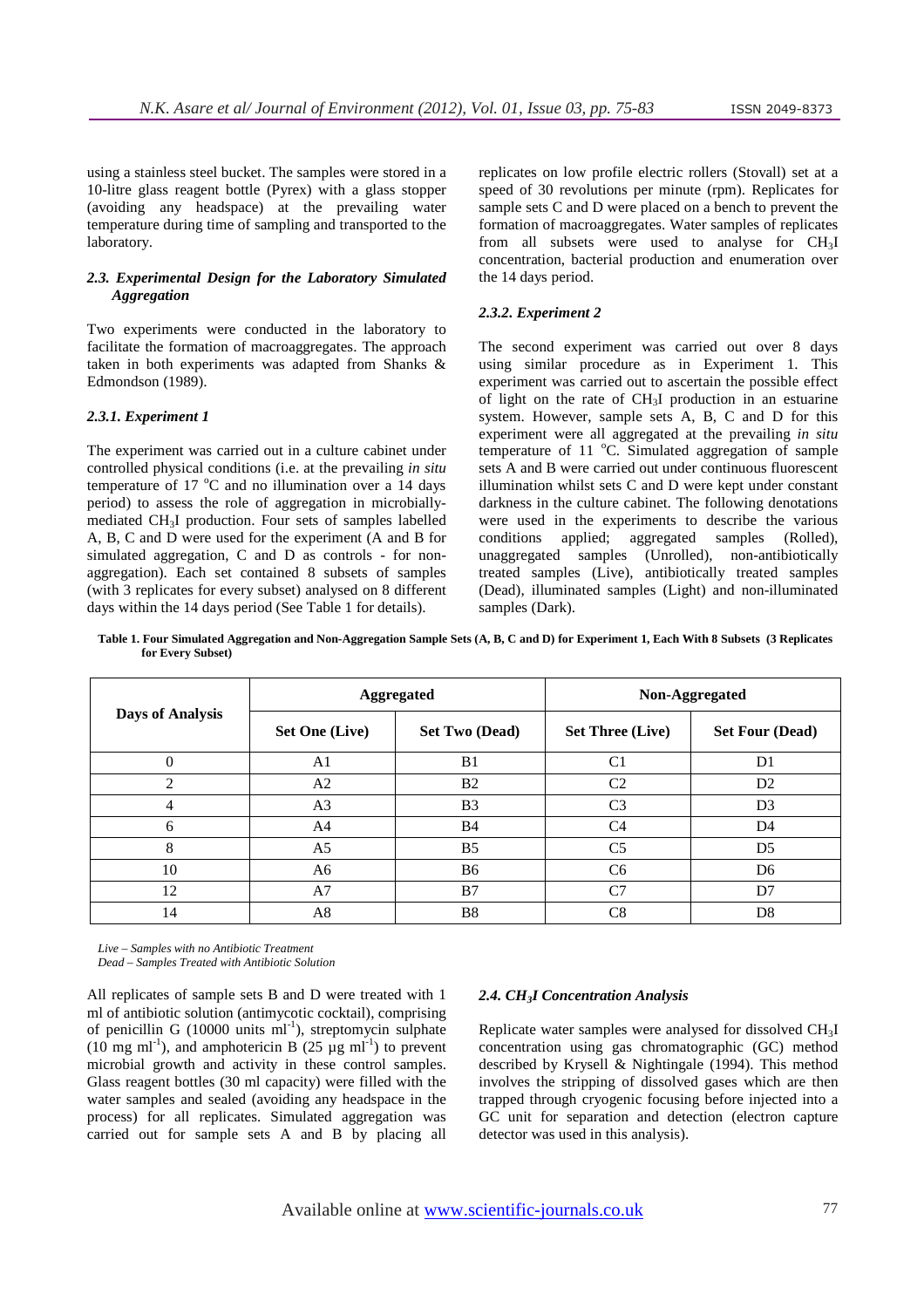#### *2.5. Bacterial Production and Enumeration*

In order to establish a possible link between the increase in bacterial activity and CH3I production in the experimental media, there was the need to estimate the specific bacterial activity (a ratio of leucine incorporation to cell numbers). To achieve this, bacterial protein synthesis and abundance were also investigated.

Bacterial protein synthesis experiment was carried out by incubating water samples from the replicate reagent bottles (3 replicates per subset) with radiolabelled leucine. The method used in this analysis was used to estimate the rate of incorporation of radiolabelled leucine into bacterial protein as described by Smith & Azam (1992). In this method, 5  $\mu$ l of L-[4, 5-<sup>3</sup>H] leucine (specific activity of around 5 TBq mmol<sup>-1</sup> stored at 4  $^{\circ}$ C), was added to 1.7 mL of the water sample to achieve a final sample concentration of 20 nmol  $L^{-1}$  and incubated for 1 hour. After incubation, bacterial activity was terminated by the addition of 89 µl of 100% trichloroacetic acid (TCA). Bacterial protein was then extracted and the incorporated <sup>3</sup>H-leucine counted with a scintillation counter (Wallac Winspectral 1414).

Enumeration of bacterial abundance in water samples was conducted following the technique of analytical flow cytometry (AFC) described by Shapiro (1995). Prior to counting, samples were ultra-sonicated to disintegrate aggregates present and SYBR Green I added. The method of SYBR Green I application is also explained by Marie et al (1997).

#### **3. Results and Discussion**

#### *3.1. CH3I Concentration in Experimental Media*

The results from the two experiments carried out in this study clearly show that there were changes in CH3I concentration in the experimental media which peaked at Day 8 and 6 for Experiment 1 and 2 respectively (Figure 2 a-b). The Live-Rolled samples of Experiment 1 recorded the highest mean concentration of 6.26  $\pm$  0.17 pmol L<sup>-1</sup> whilst Live-Light samples of Experiment 2 had the highest of  $5.26 \pm 0.26$  pmol  $L^{-1}$ .

Between the two aggregated sets of treatments in Experiment 1 (Live-Rolled and Dead-Rolled samples), the highest cumulative concentration difference of 1.64 pmol  $L^{-1}$  of CH<sub>3</sub>I was recorded on day 8 (Figure 3a). This result was identical to that of Experiment 2 (Figure 3b) when the highest cumulative concentration difference of 1.65 pmol  $L^{-1}$  was recorded between Live-Light and Dead-Light samples on Day 6 of the experiment. With Experiment 1 as reference, the average elevation of CH3I concentration for the entire study period was estimated at  $0.42 \pm 0.09$  pmol  $L^{-1}$  d<sup>-1</sup>. However, another highly elevated CH<sub>3</sub>I concentration difference of 1.16 pmol  $L^{-1}$  was observed between Live-Unrolled and Dead-Unrolled samples during day 12 of the experiment (Figure 3a).

A conducted ANOVA revealed that there was statistically significant difference between all treatments of Experiment 1 (with p-values of  $< 0.0001$ ). A further comparison of the change in CH3I concentration between Live-Rolled and Dead-Rolled, Live-Rolled and Live-Unrolled, Live-Unrolled and Dead-Unrolled over the entire study period also indicated a statistically significant difference  $(p < 0.05)$  between all respective data sets. There was, however, no statistical difference between Dead-Rolled and Dead-Unrolled over the same study period ( $p = 0.50$ ).

From Experiment 2, changes in CH3I concentration over the study period exhibited a significant difference between Live-Light and Dead-Light as well as between Live-Dark and Dead-Dark (both with  $p$ -values of  $< 0.05$ ). The estimated rates of CH3I increase in the experimental media were  $0.38 \pm 0.23$  pmol  $L^{-1}d^{-1}$  and  $0.37 \pm 0.16$  pmol  $L^{-1}d^{-1}$ for non-illuminated aggregated samples (Live-Dark) and illuminated samples (Live-Light) respectively. From these estimates, the elevation of CH3I concentration in the presence of light is statistically indistinguishable  $(p =$ 0.724) from concentration in the dark. The Dead-Light and Dead-Dark data sets also had no significant difference between them  $(p = 0.927)$ .

#### *3.2. Bacterial Production and Abundance*

Based on the protein synthesis incubation, a maximal  ${}^{3}H$ leucine incorporation rate (peak protein synthesis) of  $670 \pm$ 90 pmol  $L^{-1}h^{-1}$  and 420  $\pm$  50 pmol  $L^{-1}h^{-1}$  were recorded for Live-Rolled and Live-Unrolled samples respectively during Experiment 1. From these results, an estimated difference of 250 pmol  $L^{-1}$  h<sup>-1</sup> (student's t-test;  $p < 0.01$ ), representing about 37.3% of the total productivity, was observed between the two sample sets on Day 8 of the experiment when peak CH<sub>3</sub>I elevation was observed. This may represent the rate at which aggregate-attached bacteria contributed to the overall bacterial activity in the experimental media.

Enumeration of bacterial abundance from Experiment 1 showed maximum mean cell counts of  $1.14 \pm 0.14 \times 10^9$ cells  $L^{-1}$  and  $0.34 \pm 0.03$  x  $10^9$  cells  $L^{-1}$  for Live-Rolled and Live-Unrolled respectively. Between aggregated and nonaggregated treatments, an estimated difference of 0.79 x  $10<sup>9</sup>$  cells L<sup>-1</sup> was recorded. This result coincided with the period of highest bacterial activity (with respect to leucine incorporation) and highest CH3I concentration on Day 8 of the experiment. This suggests that the recorded increase in the overall bacterial activities at those periods may be as a result of an increase in bacterial abundance. The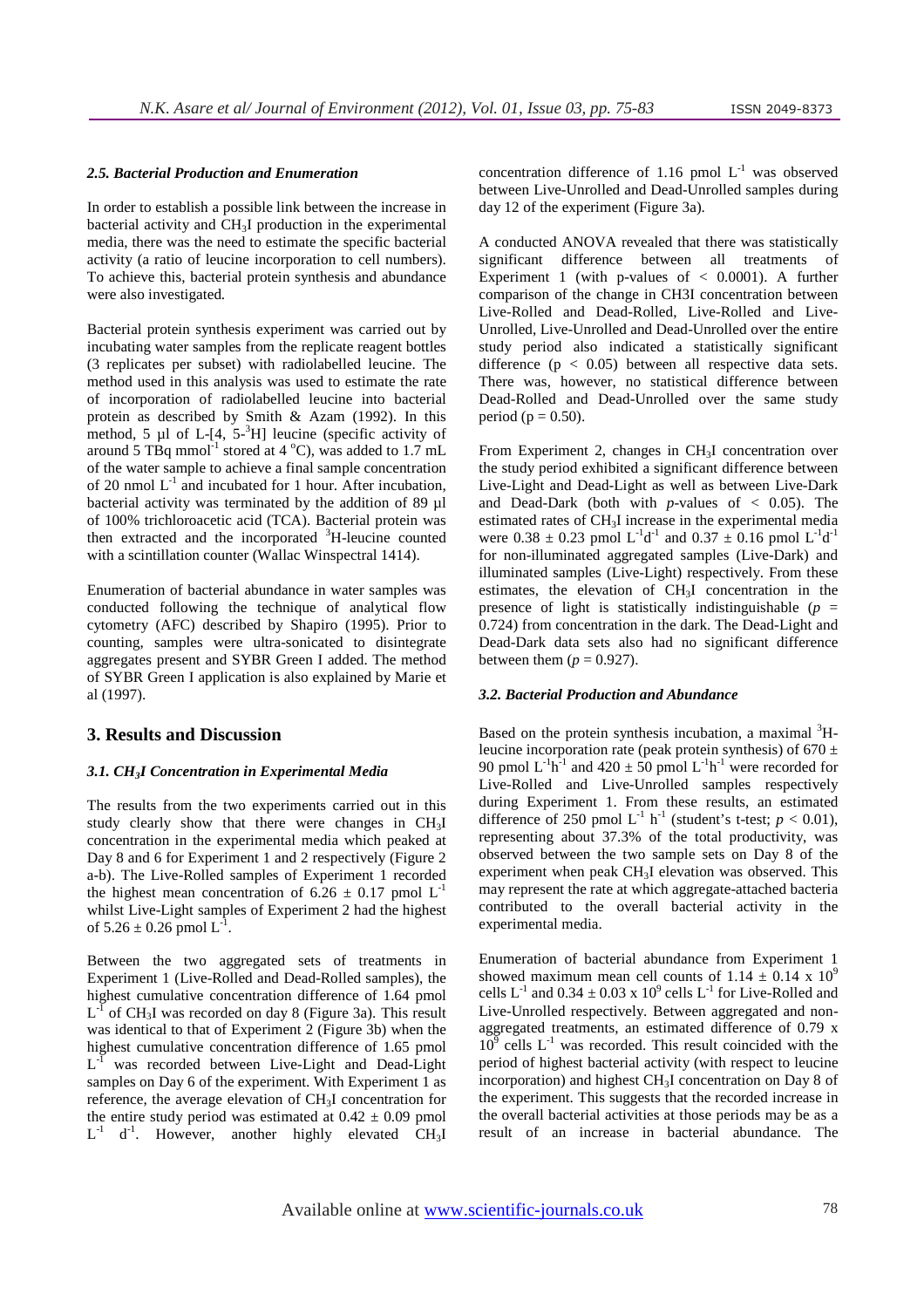population of aggregate-attached bacteria was estimated to constitute approximately 37% of the total recorded bacterial abundance from all aggregated samples. Over the 14-day period of the experiment, the mean bacterial abundance for the Live-Rolled samples (a representative of the estuarine environment) was estimated at  $0.66 \pm 0.32$  x  $10^9$  cells  $L^{-1}$ .

insignificant correlations for both aggregated ( $p = 0.777$ ) and non-aggregated ( $p = 0.884$ ) samples. The relationship between bacterial abundance and CH3I concentration however became explicit when bacterial specific activities based on protein synthesis were used in the correlation analyses. From these analyses there were statistically significant linear relationships between bacterial specific



**Figure 2 (a & b). Changes in the Mean CH3I Concentration in (a) Experiment 1: Aggregated and Non-Aggregated Samples and (b) Experiment 2: Illuminated and Non-Illuminated Samples** 



**Figure 3 (a & b). Cumulative CH3I Concentration Difference (pmol L-1) in (a) Aggregated and Non-Aggregated Samples and (b) Illuminated and Non-Illuminated Samples** 

A test of significant correlation through Pearson's correlation analyses was carried out to ascertain the relationship between bacterial abundance and CH3I concentration. These analyses yielded statistically

activity and the recorded CH3I concentration for both the aggregated ( $p < 0.05$ ; Figure 4a) and non-aggregated ( $p <$ 0.001; Figure 4b) samples. However, the relationship was positive only for the aggregated samples.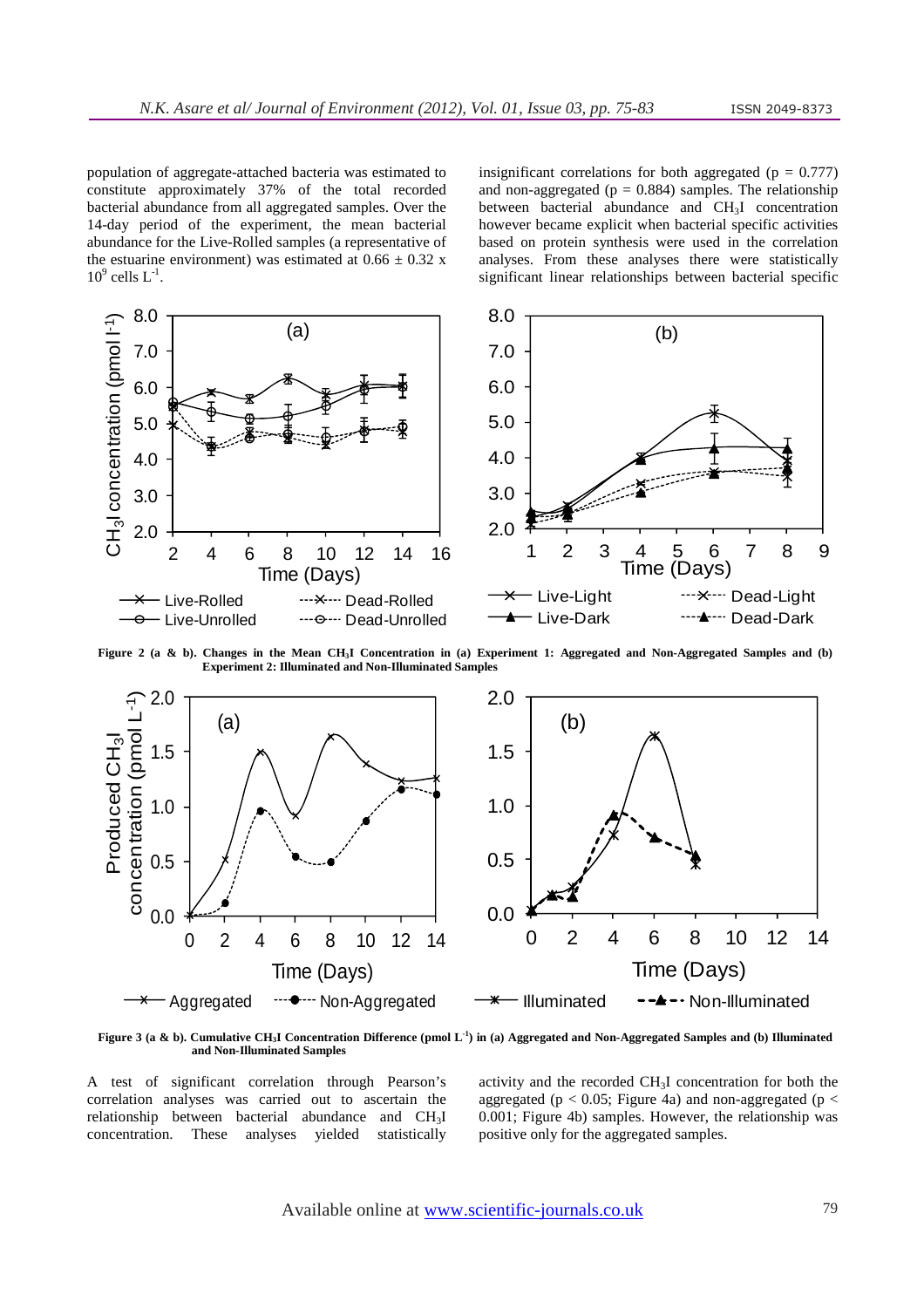

**Figure 4 (a & b). Relationships Between CH3I Concentrations and Bacterial Specific Activity Over the Study Period in (a)** *Live-Rolled***, (b)**  *Live-Unrolled* **Samples** 

### *3.3. Microbially-Mediated CH3I Production*

Bacterial association with macroaggregates in the aquatic environment until now has never been linked to the production of halocarbons in general and CH3I in particular. The present study has shown such an association to be a source of aquatic CH3I. This deduction is based on the comparison between antibiotically treated and non-treated aggregated samples through laboratory simulations.

With an estimated CH<sub>3</sub>I elevation rate of  $0.42 \pm 0.09$  pmol  $L^{-1}$  d<sup>-1</sup>, microbially-mediated production in the estuarine water samples may be responsible. This production as a result of microbial activity is further enhanced by the association of microbial communities with macroaggregates present in the experimental media. The results also revealed that microbially-mediated CH3I productions peaked on Day 8 and 6 for the two experiments respectively after which there were no further increments. This could be attributed to substrate limitation in the experimental media (Ploug et al, 2002) beyond the observed days since microbial assemblages are capable of consuming the aggregates to which they are associated with within a short period (Pomeroy et al, 1984).

Since elevated CH3I concentration from this study has been attributed to microbial activity, the outcome of a regression analyses between bacterial specific activity and CH3I concentration exhibited significant correlations, which were positive and negative for aggregated and nonaggregated samples respectively. This observation could be due to 1) the presence of two different groups of microbial communities (one group producing and the other consuming  $CH<sub>3</sub>I$ ) in the same sample; 2) the same microbial community switching between production and consumption depending on changes in physical, chemical and biological conditions in the media at any given period and 3) grazing (Zubkov et al, 2000) by heterotrophic nanoplankton associated with aggregates (Caron et al, 1982) on CH3I producing bacteria at periods when bacterial abundance and growth are at their threshold.

However, from further studies, it is likely that the removal of CH3I observed in this study could be attributed to the presence of other microbial assemblages who consume  $CH<sub>3</sub>I$  (Asare, 2007) in addition to those producing  $CH<sub>3</sub>I$  in the experimental media. Other studies (e.g. Vannelli et al, 1999 and McDonald et al, 2002) have confirmed that, certain members of the microbial community (methylotrophic bacteria) are indeed capable of oxidizing methyl halides (including  $CH<sub>3</sub>I$ ). This could imply that all the observed concentrations of CH3I from this study could only represent the net concentrations between the two different microbial processes of production and consumption within the experimental media whereby the absence of macroaggregates in non-aggregated setups translated into a relatively reduced rate of microbiallymediated CH3I production. It may also, therefore, suggest that there could be a higher rate of CH3I removal by other processes than production by microbial community in the experimental media with little or no aggregates (Asare,  $2007$ ) leading to a decline in net  $CH<sub>3</sub>I$  concentration with increasing bacterial activity (Figure 4b).

On average, microbial activity from this study elevated  $CH<sub>3</sub>I$  concentration by about 22% (aggregated) and 15% (non-aggregated) of the total recoverable  $CH<sub>3</sub>I$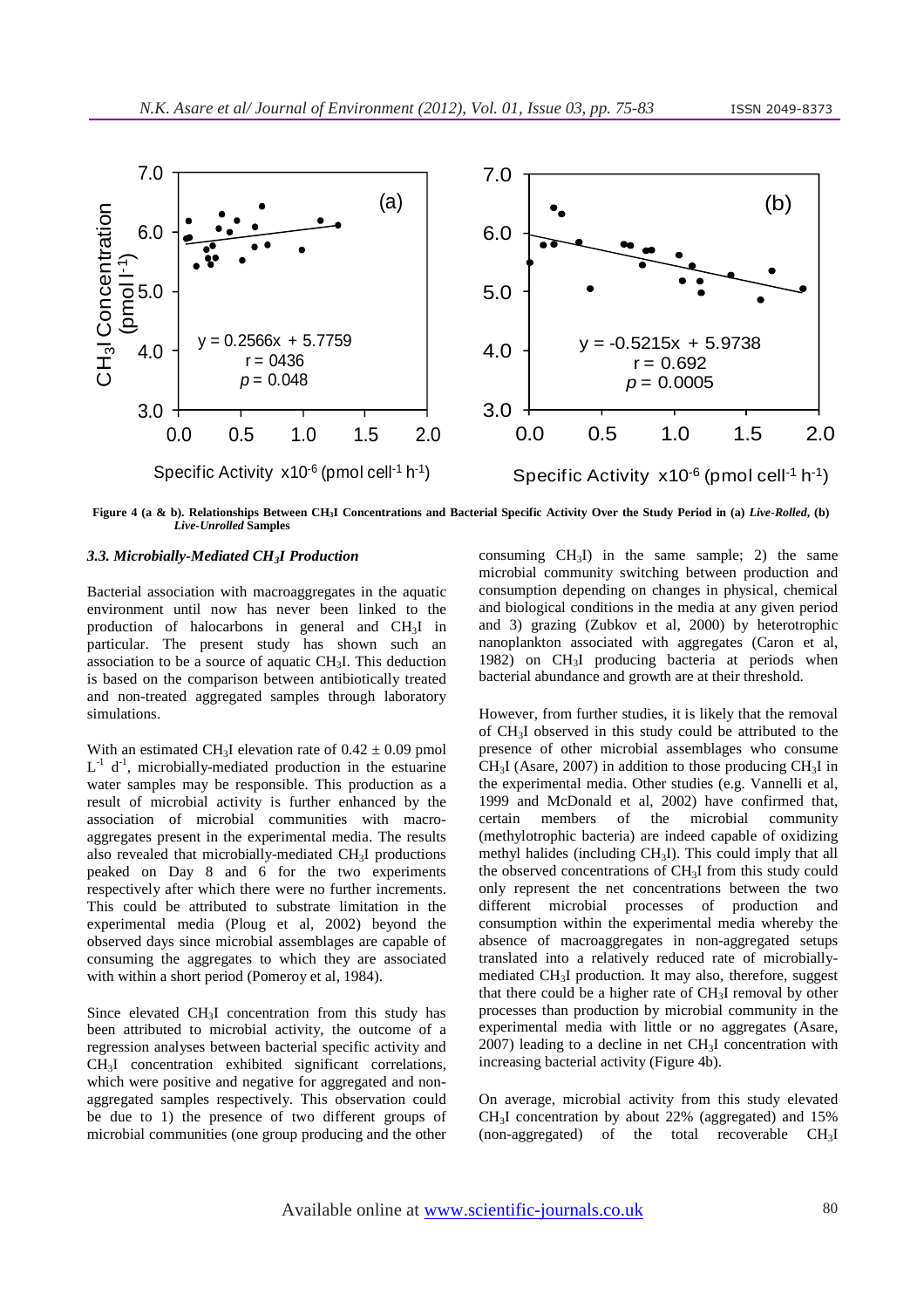concentration from the experimental media whilst the process of aggregation (the presence of macroaggregates) had the potential to enhance the microbial CH3I production process by an additional 7% of the total recovered CH3I concentration (which translates into approximately 32% of the fraction attributed to microbially-mediated production). From these findings, it can be deduced that, attached bacteria which represent on average about 37% of the total bacterial population were responsible for elevating the overall microbial CH3I production by an additional 32%. In the aquatic environment, although attached bacteria are more active than their free-living counterparts (Ghiglione et al, 2007 and Grossart et al, 2007), their abundance is generally lower than the free-living forms as was observed in this study. For example, some of the reported percentage constituents of aggregate-attached bacteria range between 6.8% and 22% (Iriberri et al, 1987; Unanue et al, 1992 and Griffith et al, 1994) of the total bacterial abundance. The recorded percentage of 37% from this study although comparatively high, is nevertheless not unusual. On the other hand, being more metabolically active, aggregate-attached bacteria often contribute higher activity than their free-living counterparts (Turley et al, 2000). This supports the observation from this study implying that aggregate-attached bacteria are responsible for a significant portion of the microbially-mediated CH<sub>3</sub>I production recorded.

Changes in physical, chemical and biological conditions are known to affect the activity of microbial communities in natural water (Turley, 1993). In order to eliminate the possibilities of any such effects resulting from variations in experimental conditions, samples run both in light and in the dark indicated that variation in light conditions has no significant influence on the pattern of bacterial activity with respect to the overall rate of CH<sub>3</sub>I production as observed in this study.

#### **4. Conclusion**

In conclusion, microbial association with POM in the estuarine environment results in the net production of CH3I with the rate of microbially-mediated CH<sub>3</sub>I production being enhanced by the process of aggregate formation. There is also evidence that the process of CH3I production is mirrored by other processes that consume CH3I present in the experimental media. Based on these findings, microbial activities could be responsible for CH3I production in estuarine systems and therefore play a crucial role in the global CH3I cycle whilst having the potential to significantly affect the atmospheric and tropospheric CH3I concentration. These findings must, however, be applied to the natural estuarine environment with caution since it was entirely based on laboratory simulated experiments.

## **Acknowledgement**

This study was part of a work carried out at and with full funding from Plymouth Marine Laboratory, Plymouth, England. The completion of the work was made possible through the assistance of several individuals including (but not limited to) Malcolm Liddicoat and Allan Bettinson of Plymouth Marine Laboratory as well as Mike Williams (Captain) and the crew of the research boat MBA Sepia.

#### **References**

Alldredge, A.L., and Silver, M.W. (1988) Characteristics, dynamics and significance of marine snow. **Prog. Oceanogr.**, 20, pp. 41-82.

Artolozaga, I., Valcárcel, M., Ayo, B., Latatu, A., and Iriberri, J. (2002) Grazing rates of bacterivorous protists inhabiting diverse marine planktonic microenvironments. **Limnol. Oceanogr.**, 47, pp. 142-150.

Asare, N.K. (2007) **Microbially-Mediated Methyl Iodide Cycling in a Particle-Rich Estuary**. Ph.D. thesis, Plymouth, United Kingdom, University of Plymouth.

Biddanda, B.A., and Pomeroy, L.R. (1988) Microbial aggregation and degradation of phytoplankton derived detritus in seawater. I. Microbial succession. **Mar. Ecol. Prog. Ser.**, 42, pp. 79-88.

Böckelmanna, U., Manza, W., Neub, T.R., and Szewzyka, U. (2000) Characterization of the microbial community of lotic organic aggregates ('river snow') in the Elbe River of Germany by cultivation and molecular methods. **FEMS Microbiol. Ecol.**, 33(2), pp. 157-170.

Brownell, D.K., Moore, R.M., and Cullen, J.J. (2010) Production of methyl halides by *Prochlorococcus* and *Synechococcus*. **Glob. Biogeochem. Cycles**, 24, pp. 1-7.

Burd, A.B., and Jackson, G.A. (2009) Particle aggregation. **Annu. Rev. Mar. Sci.**, 1, pp. 65-90.

Caron, D.A., Davis, P.G., Madin, L.P., and Sieburth, J.M. (1982) Heterotrophic bacteria and bacterivorous protozoa in oceanic macroaggregates. **Science**, 218(4574), pp. 795- 797.

Cho, B.C., and Azam, F. (1988) Major role of bacteria in biogeochemical fluxes in the ocean's interior. **Nature**, 332, pp. 441-443.

Delille, D., and Razouls, S. (1994) Community structures of heterotrophic bacteria of copepod faecal pellets. **J. Plankton Res.**, 16(6), pp. 603-615.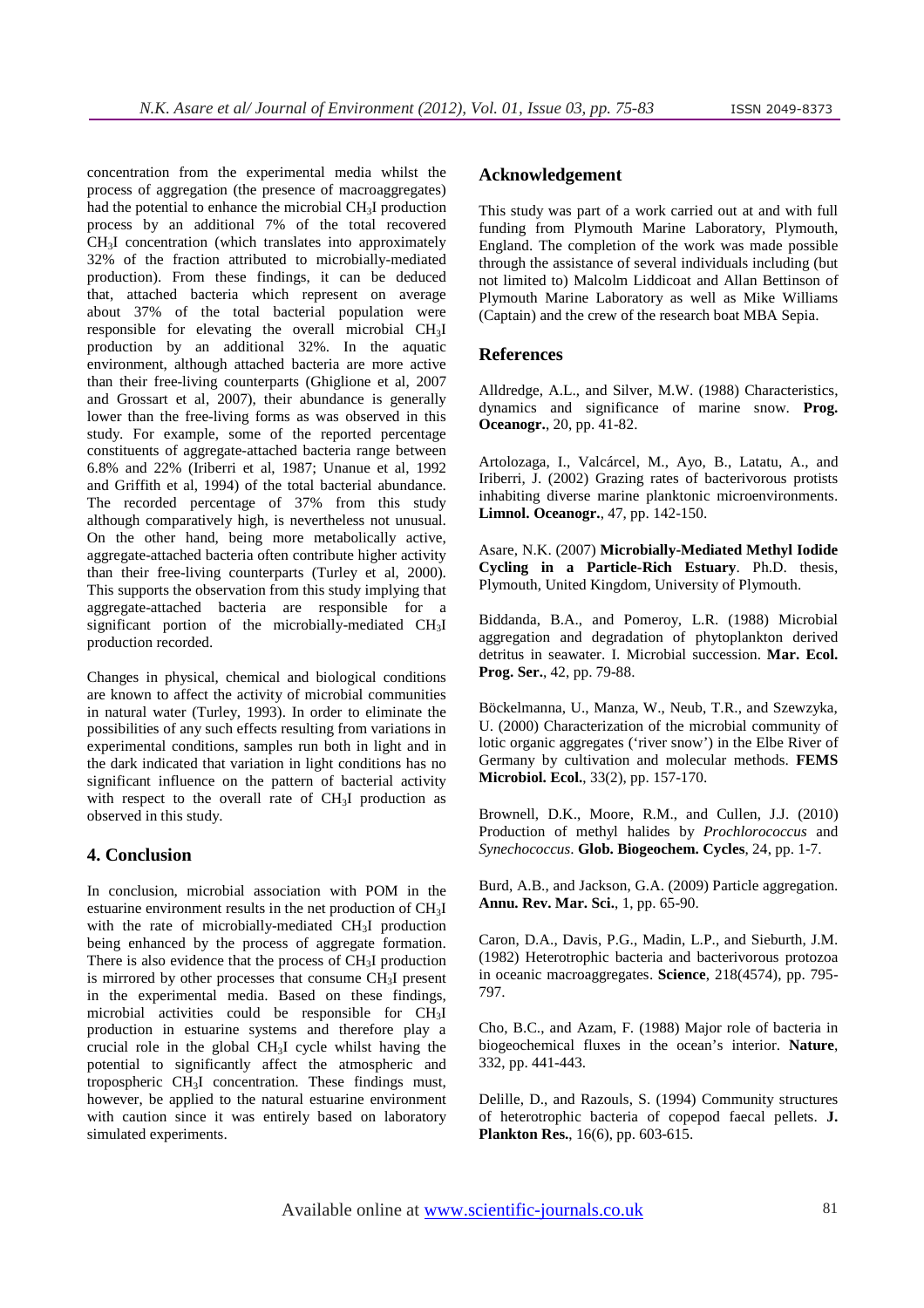DeLong, E.F., and Karl, D.M. (2005) Genomic perspectives in microbial oceanography. **Nature**, 437 (7057), pp. 336-342.

Eisma, D. (1986) Flocculation and de-floccualtion of suspended matter in estuaries. **Neth. J. Sea Res.**, 20, pp. 183-199.

Eisma, D., Kalf, J., and Veenhuis, M. (1980) The formation of small particles and aggregates in the Rhine estuary. **Neth. J. Sea Res.**, 14, pp. 172-191.

Ghiglione, J.F., Mevel, G., Pujo-Pay, M., Mousseau, L., Lebaron, P., and Goutx, M. (2007) Diel and seasonal variations in abundance, activity and community structure of particle-attached and free-living bacteria in NW Mediterranean Sea. **Microb. Ecol.**, 54 (2), pp. 217-231.

Grabemann, I., Uncles, R.J., Krause, G., and Stephens, J.A. (1997) Behaviour of turbidity maxima in the Tamar (U.K.) and Weser (F.R.G.) estuaries. **Estuar. Coast. Shelf. Sci.**, 45 (2), pp. 235-246.

Griffith, P., Shiah, F.-K., Gloersen, K., Ducklow, H.W., and Fletcher, M. (1994) Activity and distribution of attached bacteria in Chesapeake Bay. **Mar. Ecol. Prog. Ser.**, 108, pp. 1-10.

Grossart, H.P., and Simon, M. (1993) Limnetic macroscopic organic aggregates (lake snow): Occurrence, characteristics and microbial dynamics in Lake Constance. **Limnol. Oceanogr.**, 38, pp. 532-546.

Grossart, H.P., Tang, K.W., Kiorboe, T., and Ploug, H. (2007) Comparison of cell specific activity between freeliving and attached bacteria using isolates and natural assemblages. **FEMS Microbiol. Lett.**, 226 (2), pp. 194- 200.

Heumann, K.D.M., Gall, M., and Weiss, H. (1987) Geochemical investigations to explain iodine overabundances in Antarctic meteorites. **Geochim. Cosmochim. Acta.**, 51 (9), pp. 2541-2547.

Iriberri, J., Unanue, M., Barcina, I., and Egea, L. (1987) Seasonal variation in population density and heterotrophic activity of attached and free-living bacteria in coastal waters. **Appl. Environ. Microbiol.**, 53 (10), pp. 2308- 2314.

Ittekkot, V. (1996) Particle flux in the Ocean: Introduction. In: Ittekkot, V., Honjo, S. and Depetris, P. J. eds. **Particle Flux in the Ocean**. Scope No. 57. New York, Wiley, John & Sons, Incorporated, pp. 1-6.

Kaltenböck, E., and Herndl, G.J. (1992) Ecology of amorphous aggregates (marine snow) in the Northern

Adriatic Sea. IV. Dissolved nutrients and the autotrophic community associated with marine snow. **Mar. Ecol. Prog. Ser.**, 87, pp. 147-159.

Karner, M., and Herndl, G.J. (1992) Extracellular enzymatic activity and secondary production of free-living and marine snow-associated bacteria. **Mar. Biol.**, 113(2), pp. 341-347.

Krysell, M., and Nightingale, P.D. (1994) Low molecular weight halocarbons in the Humber and Rhine estuaries determined using a new purge-and-trap gas chromatographic technique. **Cont. Shelf Res.**, 14(12), pp. 1311-1329.

Kumar, S.P., Ramaiah, N., Gauns, M., Sarma, V.V.S.S., Muraleedharan, P.M., Raghukumar, S., Kumar, M.D., and Madhupratap, M. (2001) Physical forcing of biological productivity in the Northern Arabian Sea during the northeast monsoon. **Deep Sea Res. II**, 48, pp. 1115-1126.

Marie, D., Partensky, F., Jacquet, S., and Vaulot, D. (1997) Enumeration and cell cycle analysis of natural populations of marine picoplankton by flow cytometry using the nucleic acid stain SYBR green I. **Appl. Environ. Microbiol.**, 63, pp. 186-193.

McDonald, I.R., Warner, K.L., McAnulla, C., Woodall, C.A., Oremland, R.S., and Murrell, J.C. (2002). A review of bacterial methyl halide degradation: biochemistry, genetics and molecular ecology. **Environ. Microbiol.**, 4(4), pp. 193-203.

Moore, R.M., and Tokarczyk, R. (1993) Volatile biogenic halocarbons in the Northeast Atlantic. **Global Biogeochem. Cycles,** 7, pp. 195-210.

Moore, R.M., and Groszko, W. (1999) Methyl iodide distribution in the ocean and fluxes to the atmosphere. **J. Geophys. Res.**, 104(C5), pp. 11163-11171.

Nightingale, P.D. (2003) Air-Sea Interaction: Gas Exchange. **Elsevier Science Ltd.**, pp. 84-93.

Ploug, H., Zimmermann-Timm, H., and Schweitzer, B. (2002) Microbial communities and respiration on aggregates in the Elbe Estuary, Germany. **Aquat. Microb. Ecol.**, 27, pp. 241-248.

Pomeroy, L.R., Hanson, R.B., McGillivary, P.A., Sherr, B.F., Kirchman, D.L., and Deibel, D. (1984) Microbiology of faecal products of pelagic tunicates: rates and fates. **Bull. Mar. Sci.**, 35(3), pp. 426-439.

Shanks, A.L., and Edmondson, E.W. (1989) Laboratorymade artificial marine snow: a biological model of the real thing. **Mar. Biol.**, 101(4), pp. 463-470.

Available online at www.scientific-journals.co.uk 82